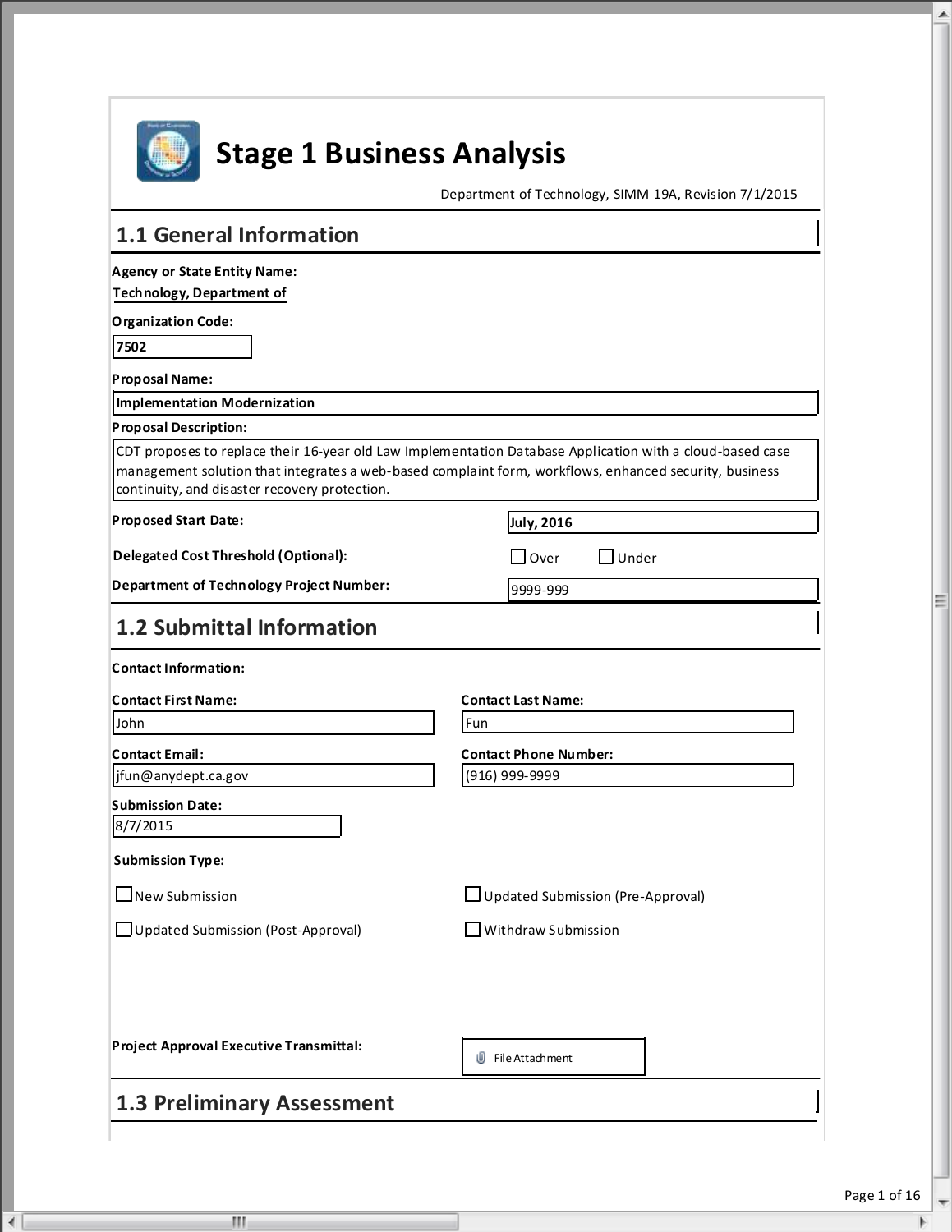| 1.3.1 Reportability Assessment                                                                                                                                                                                                                                                                                  |                                                                                                 |                               | Yes | Nο             |
|-----------------------------------------------------------------------------------------------------------------------------------------------------------------------------------------------------------------------------------------------------------------------------------------------------------------|-------------------------------------------------------------------------------------------------|-------------------------------|-----|----------------|
|                                                                                                                                                                                                                                                                                                                 | 1. Does the Agency/state entity anticipate requesting a budget action to support this proposal? |                               |     |                |
| 2. Does the Agency/state entity anticipate the estimated total development and acquisition cost<br>to exceed the Department of Technology's established Agency/state entity delegated cost<br>threshold and the proposal does not meet the criteria of a desktop and mobile computing<br>commodity expenditure? |                                                                                                 |                               |     |                |
| 3. Does this proposal involve a new system development or acquisition specifically required by<br>legislative mandate or is subject to special legislative reporting or review as specified in budget<br>control language or other legislation?                                                                 |                                                                                                 |                               |     |                |
| Anticipated Reportability                                                                                                                                                                                                                                                                                       |                                                                                                 |                               |     |                |
| Is this proposal anticipated to be reportable?                                                                                                                                                                                                                                                                  |                                                                                                 |                               |     |                |
| <b>Planned Reporting Exemption</b>                                                                                                                                                                                                                                                                              |                                                                                                 |                               |     |                |
| Does the Agency/state entity anticipate seeking an exemption from project reporting?<br>(Answer only if Anticipated Reportability above is "Yes.")                                                                                                                                                              |                                                                                                 |                               |     |                |
| 1.3.2 Impact Assessment                                                                                                                                                                                                                                                                                         |                                                                                                 |                               | Yes | Νo             |
| 1. Has the funding source(s) been identified for this proposal?                                                                                                                                                                                                                                                 |                                                                                                 |                               |     |                |
| If "Yes," select applicable funding source(s) and<br>enter the fund availability date. If funding source<br>is "Other Funds," specify below:                                                                                                                                                                    | <b>FUND SOURCE</b><br>Mark all that apply                                                       | <b>FUND AVAILABILITY DATE</b> |     |                |
|                                                                                                                                                                                                                                                                                                                 | $\Box$ General Fund                                                                             | FY 2015-16                    |     |                |
|                                                                                                                                                                                                                                                                                                                 | $\Box$ Special Fund                                                                             |                               |     |                |
|                                                                                                                                                                                                                                                                                                                 | $\Box$ Federal Fund                                                                             |                               |     |                |
|                                                                                                                                                                                                                                                                                                                 | $\Box$ Reimbursements                                                                           |                               |     |                |
|                                                                                                                                                                                                                                                                                                                 | $\sf{I}$ Bond Fund                                                                              |                               |     |                |
|                                                                                                                                                                                                                                                                                                                 | Other Funds                                                                                     |                               |     |                |
| 2. Will the State possibly incur a financial sanction or penalty if this proposal is not<br>implemented? If "Yes," provide details in Section 1.9 Business Problem or Opportunity Summary.                                                                                                                      |                                                                                                 |                               |     |                |
| 3. Is this proposal anticipated to have high public visibility? If "Yes," provide details in Section 1.9<br>Business Problem or Opportunity Summary.                                                                                                                                                            |                                                                                                 |                               |     |                |
| 4. On a scale of 1 to 3 (1 = None, 2 = Partially, 3 = Fully), indicate how well the current business<br>processes are documented, communicated and available for review.                                                                                                                                        |                                                                                                 |                               |     | $\overline{3}$ |
| <b>1.4 Business Sponsor and Key Stakeholders</b>                                                                                                                                                                                                                                                                |                                                                                                 |                               |     |                |
| <b>Executive Sponsors</b>                                                                                                                                                                                                                                                                                       |                                                                                                 |                               |     |                |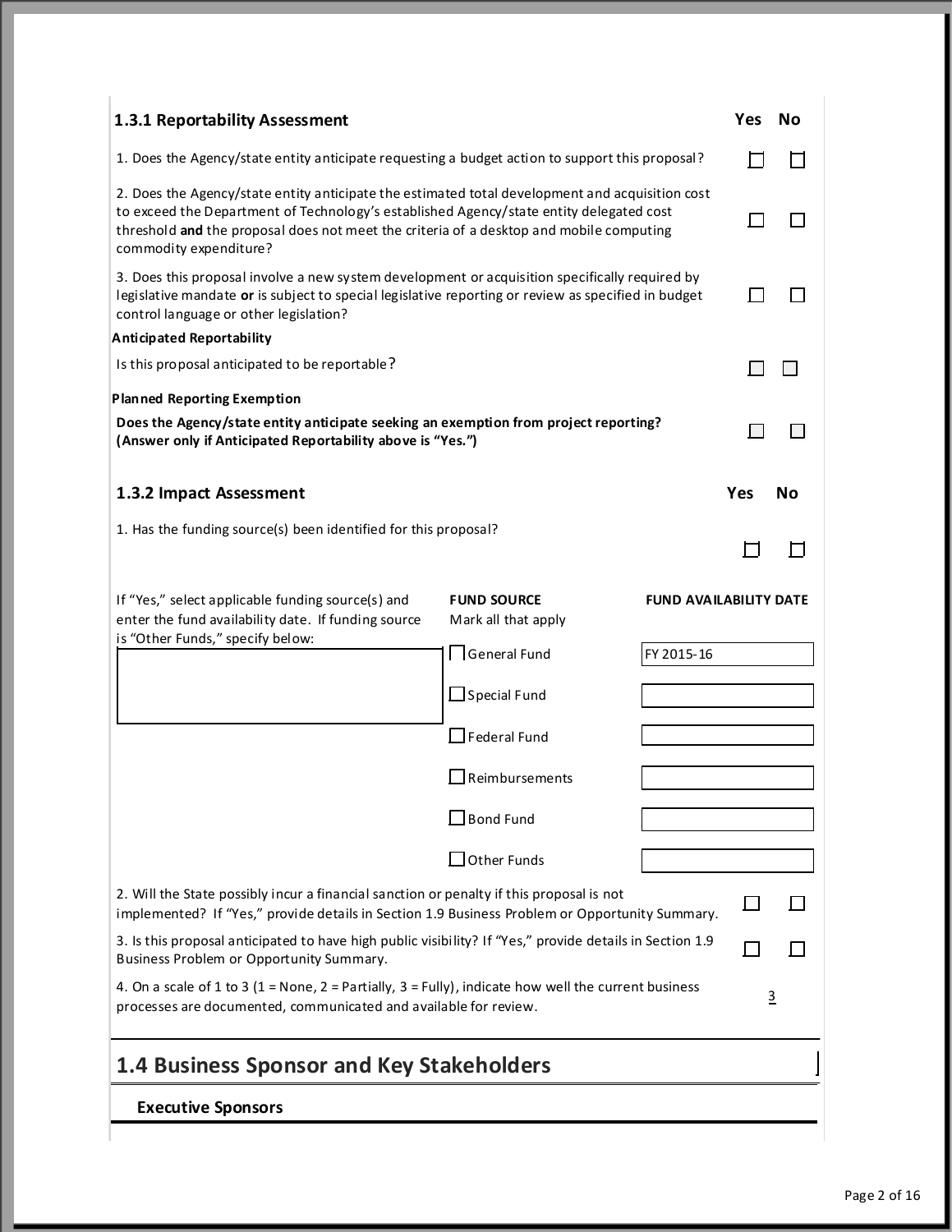| Title                                    | <b>First Name</b>                  | <b>Last Name</b>                                                                                                                       | <b>Business Program Area</b>         |          |
|------------------------------------------|------------------------------------|----------------------------------------------------------------------------------------------------------------------------------------|--------------------------------------|----------|
| Chair                                    | Melinda                            | <b>Barnes</b>                                                                                                                          | <b>Commission Chair</b>              |          |
| Chief of Law<br>Implementatio<br>In.     | Jessica                            | Fields                                                                                                                                 | Law Implementation Division          |          |
| Chief of<br>Administration               | Mark                               | Golden                                                                                                                                 | Administration & Technology Division |          |
| <b>Business Owners</b>                   |                                    |                                                                                                                                        |                                      |          |
| <b>Title</b>                             | <b>First Name</b>                  | <b>Last Name</b>                                                                                                                       | <b>Business Program Area</b>         |          |
| Chief of Law<br>Implementation           | Jessica                            | Fields                                                                                                                                 | Law Implementation Division          |          |
| <b>Key Stakeholders</b>                  |                                    |                                                                                                                                        |                                      |          |
| <b>Title</b>                             | <b>First Name</b>                  | <b>Last Name</b>                                                                                                                       | <b>Business Program Area/Group</b>   | External |
| Chief of Law<br>Implementatio<br>In.     | Jessica                            | Fields                                                                                                                                 | Law Implementation Division          |          |
| Chief<br>Information<br>Officer          | Glenn                              | Riley                                                                                                                                  | Administration & Technology Division |          |
|                                          | <b>1.5 Business Driver(s)</b>      |                                                                                                                                        | Mark all that apply                  |          |
| <b>Financial Benefit:</b><br>Mandate(s): |                                    | <b>Increased Revenues</b><br><b>Cost Savings</b><br>Cost Avoidance<br>Cost Recovery<br><b>State</b><br>Federal                         |                                      |          |
| Improvement:                             |                                    | Better Services to Citizens<br>Efficiencies to Program Operations<br>Improved Health and/or Human Safety<br>$\prod$ Technology Refresh |                                      |          |
| Security:                                |                                    | $\prod$ Improved Information Security<br>□ Improved Business Continuity<br><b>H</b> Improved Technology Recovery                       |                                      |          |
|                                          | <b>1.6 Statutes or Legislation</b> |                                                                                                                                        |                                      |          |
| <b>Statutes or Legislation:</b>          |                                    | $\Box$ New Statutes<br>$\Box$ Potential Legislation<br>$\Box$ Changes to Existing Legislation                                          |                                      |          |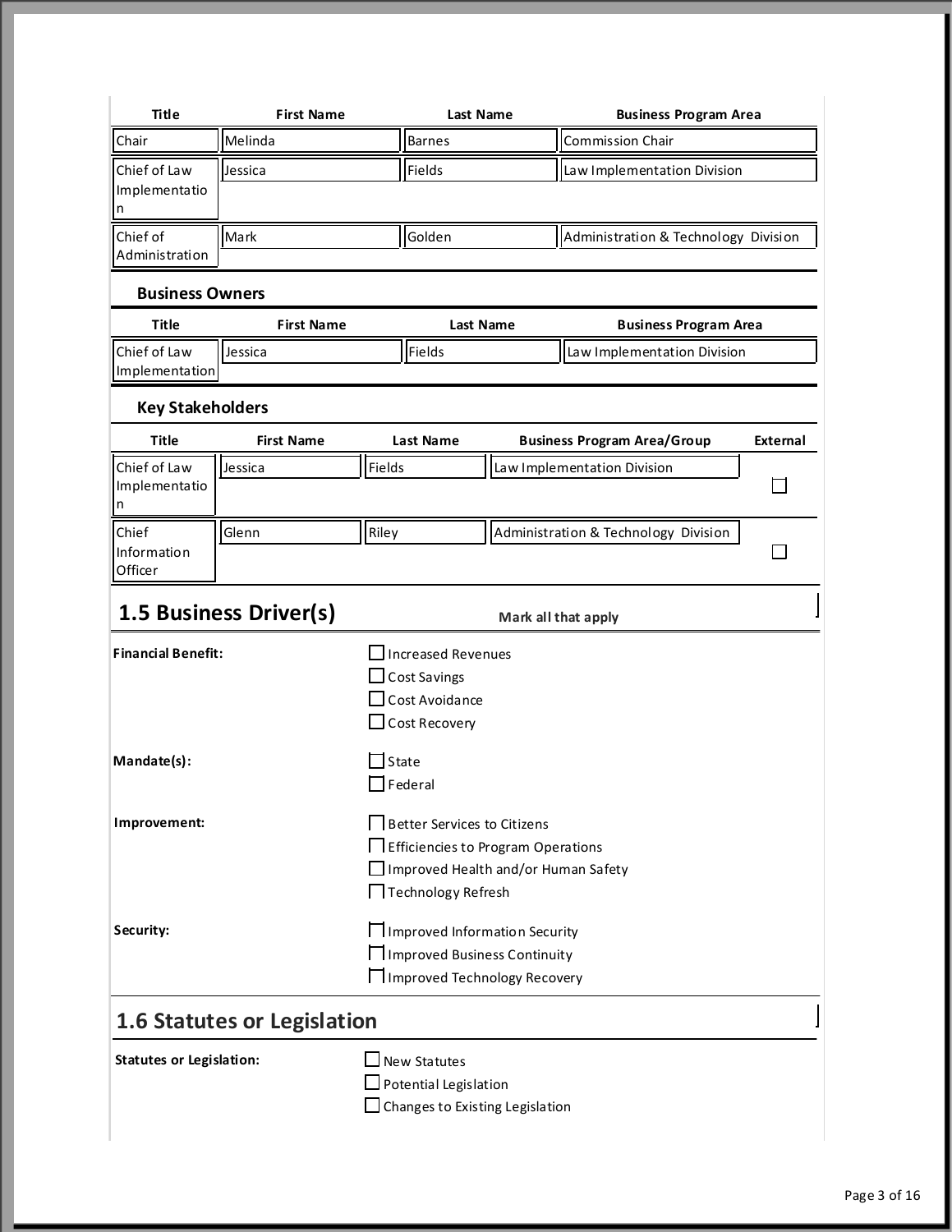$\Box$  Not Applicable

**Bill Number:**

**Legal Reference:**

**Additional Information:**

# **1.7 Program Background and Context**

# **Structure of the Department (DEPT):**

The DEPT has four (4) Divisions - Mechanical Assistance Division (TAD), Law Implementation Division, Legal Division, and Administration & Technology Division. This section provides an overview of the Law Implementation Division and its unique business activities, problems, and opportunities.

# **Mission of the Law Implementation Division:**

The mission of the DEPT Law Implementation Division is to fairly, effectively and efficiently enforce the provisions of the Political Reform Act.

# **Violations of the Act include:**

- **•** Financial Conflicts of Interest
- Campaign money laundering
- **•** Gift limit violations
- Campaign mass mailing at public expense
- Failure to file or report all interests on required Statements of Economic Interest
- Inadequate, untimely, or no filing of required campaign statements and reports
- Improper campaign reporting
- Improper receipt of campaign funds, including receiving funds from anonymous sources and contributions in excess of limits
- Improper expenditures of campaign funds, including using campaign funds for personal use

# **Law Implementation Division Activities:**

The Act gives the Division the authority to investigate and administratively prosecute violations of the Political Reform Act. A violation of the Act may be prosecuted for a penalty fine of up to \$5,000 for each violation, or up to three (3) times the amount of the benefit or unreported amount. The team of Law Implementation Division special investigators, attorneys, program specialists, political reform consultants and support staff works vigorously to ensure that cases are handled swiftly, effectively and fairly.

# **Business Program Owners:**

The highest level of Executive Leadership of the Commission is provided by the Commission Chair, Melinda Barnes.

Overall Executive Leadership of the Divisions, Programs, and Operations is provided by the Executive Director. Executive Leadership of the Law Implementation Division, including Operations is provided by the Chief of Law Implementation, Jessica Fields.

# **Key Stakeholders:**

In addition to the Business Program Owners listed above, the Law Implementation Division personnel are important stakeholders for this project.

# **Law Implementation Process:**

A matter will be fully investigated when there is sufficient information to believe that a violation of the Act has occurred. Information regarding potential violations of the Act comes from citizen complaints, referrals from other governmental agencies, media reports, audit findings or may be identified internally.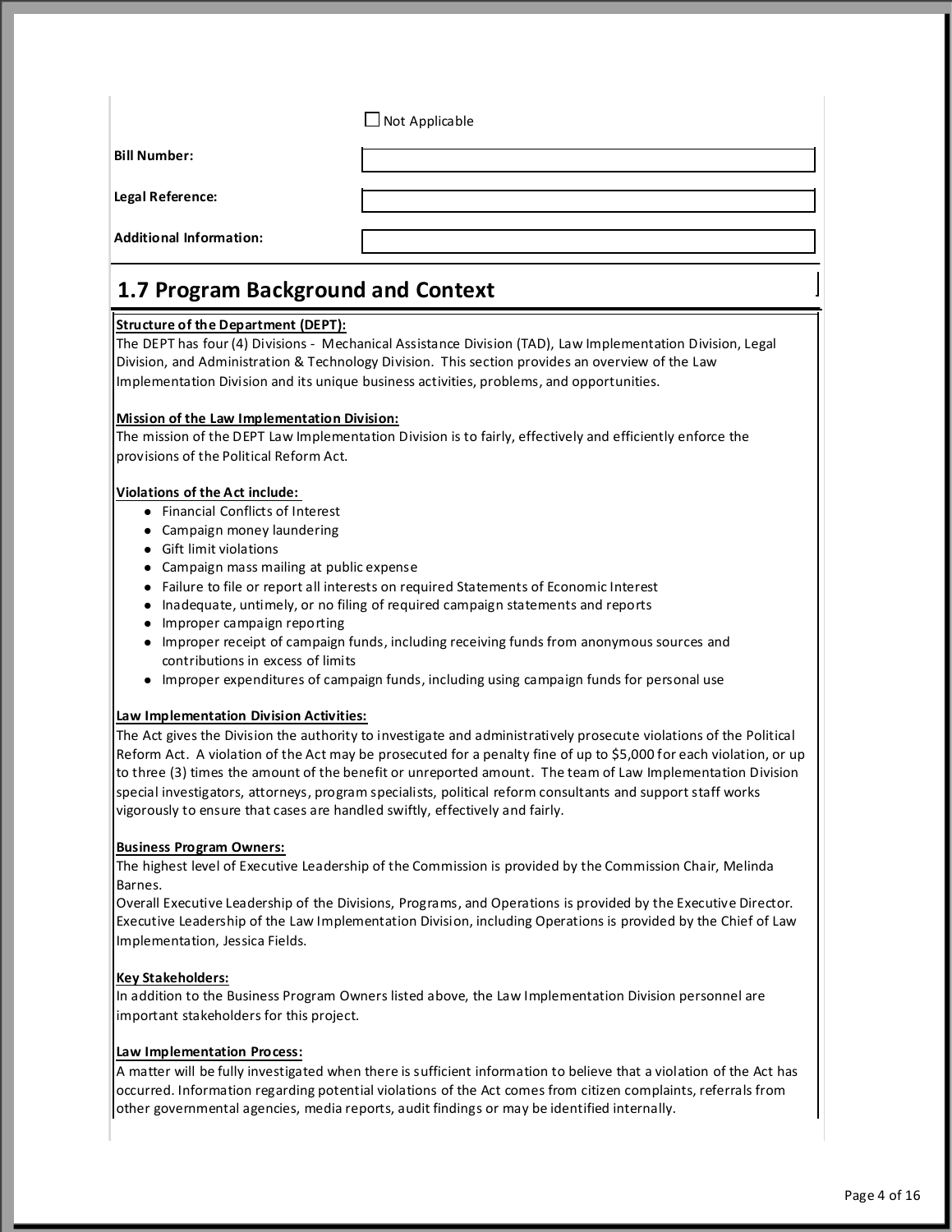When sufficient evidence exists to prove a violation of the Act, the Law Implementation Division will bring a prosecution action to the Commission, or may issue a Warning Letter, depending upon the facts of the case and the public harm caused. If the evidence is insufficient to warrant prosecution, a case may be closed with an Advisory Letter or No Violation Letter.

The Law Implementation Division also operates a campaign audit program of both mandatory and discretionary audits.

# **Sources of Complaints - Internal and External Business Partners**:

Anyone who suspects a violation of the Act can file a sworn or unsworn complaint with the Law Implementation Division. Complaints may be received in a variety of forms, including in-person complaints, anonymous tips, phone calls, emails, or letters. Internal referrals can originate in the Technical Advice Division (TAD) based on questionable filing information or missing filings. In addition, the DEPT receives Audit Reports from the Franchise Tax Board's Political Reform Audit bureau to review. None of the internal or external sources described in this section would ever need to access the Law Implementation Database application.

#### **Overview of the Law Implementation Workload:**

In an average year the DEPT receives 1,500 to 1,800 complaints. The vast majority of these complaints are resolved without ever becoming an investigation case. At any given time, DEPT has several hundred open or unresolved complaints and cases in various stages of completion. Each new incoming complaint is tracked in the Law Implementation Database application.

In 2015, a new workload related to Government Code 84101.5 has increased the number of referrals from the Secretary of State to DEPT by an additional 2,200 items over the Law Implementation Division's normal workload. Approximately 50% of these items will become a complaint tracked in the Law Implementation Database application.

#### **Manual Tracking Process:**

Complaints and cases are currently maintained 100% on paper using traditional manual processes and physical filing cabinet systems. The current Law Implementation Database application is limited to tracking meta data about each complaint and case, but it does not store any electronic documents, files, or evidence about a complaint or case. Progress updates to the Law Implementation Database application are often made after the fact -- so there can be substantial latency between an event and the recording of it in the tracking database.

#### **Time Management Functions:**

Currently all investigation work is planned and executed manually with no tracking of upcoming tasks or activities in the Law Implementation application. Appointments are not scheduled, logged, or tracked by the Law Implementation application, and there is no capability to keep a calendar or set up reminders. The current Law Implementation application is not integrated with Outlook email or calendar functionality.

# **Inventory Management and Production Reports:**

Currently the Law Implementation application lacks the capability to provide basic inventory management and production reports because the reporting capabilities require third party products which are no longer supported.

#### **Impacted Business Programs and Scope of Proposal:**

This proposal will only impact DEPT's Law Implementation Division. The scope of work is limited to replacement and modernization of the current Law Implementation Database application for the reasons cited in the following sections.

# **Data Management:**

The Law Implementation database has less than 25,000 records. Law Implementation Division is working to identify criteria for the migration of data to the new system. Only a subset of the existing data will need to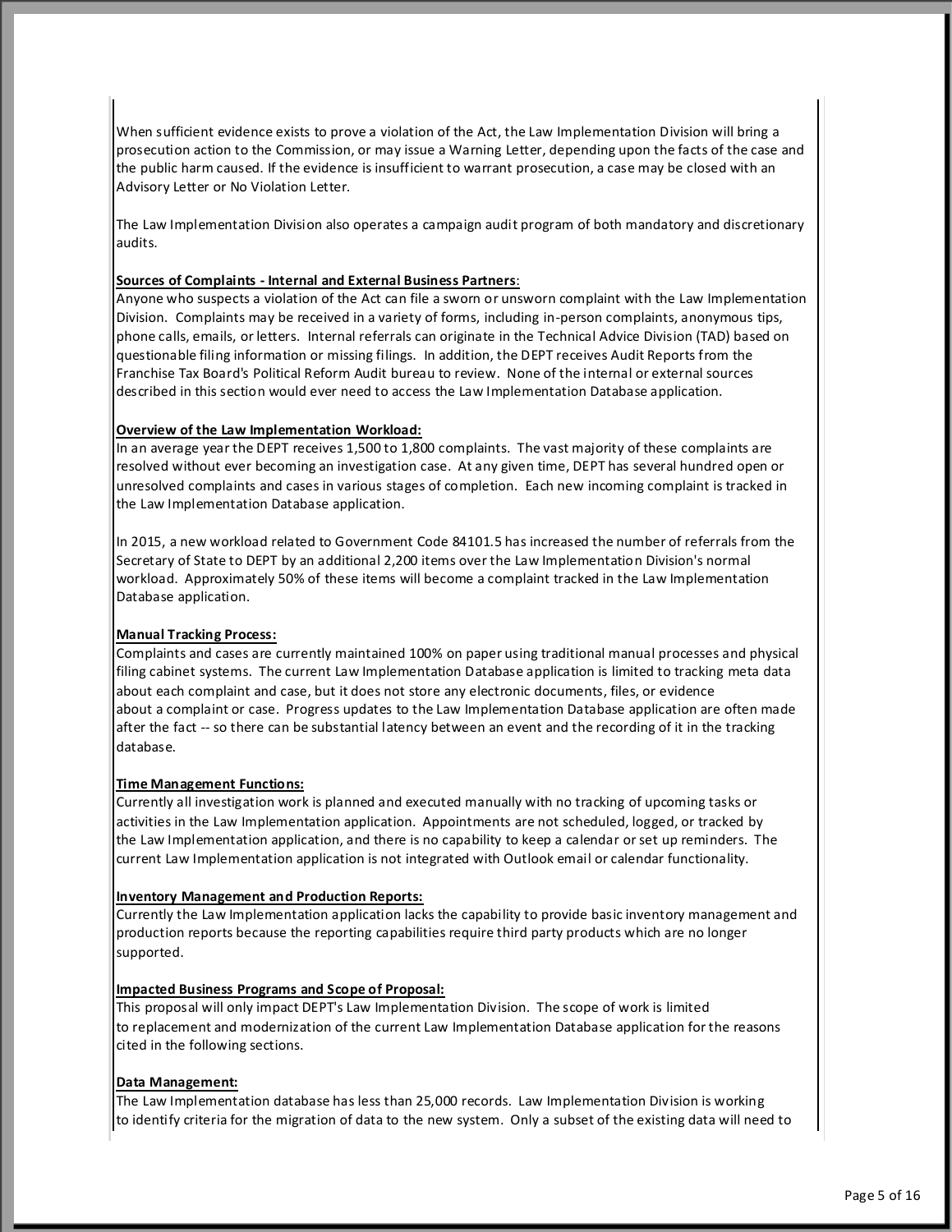be migrated to the new system, including all Open complaints and cases, and a subset of the Closed complaints and cases.

# **Data Security and Privacy:**

Data encryption in the solution must meet FIPS 140-2. In addition, the solution must support all DGS SaaS requirements and all security and privacy requirements mandated by SAM and SIMM.

Privacy protections in the solution must conform to the Federal Department of Homeland Security requirements and California CISO requirements. The project must include the completion of a Privacy Assessment.

# **Business Problem:**

As stated above, DEPT proposes to replace their 16-year old Law Implementation Database application with a modern, cloud-based solution that integrates with an online complaint form, automated workflows, enhanced data security, business continuity, and disaster recovery protection. Business problems and opportunities are described in following sections.

# **1.8 Strategic Business Alignment**

| <b>Strategic Business Goals</b>                                                                                                                                                                                           | Alignment                                                                                                                                                                                                                                                                                                                                                      |
|---------------------------------------------------------------------------------------------------------------------------------------------------------------------------------------------------------------------------|----------------------------------------------------------------------------------------------------------------------------------------------------------------------------------------------------------------------------------------------------------------------------------------------------------------------------------------------------------------|
| The mission of the Fair Political Practices Law<br>Implementation Division is to fairly, effectively<br>and efficiently enforce the provisions of the<br>Political Reform Act.                                            | This proposal will enhance the efficiency and effectiveness of<br>the DEPT's Law Implementation Division programs and<br>processes by leveraging technology and implementing modern<br>lworkflows.                                                                                                                                                             |
| The team of Law Implementation Division<br>investigators, attorneys, auditors, political<br>reform consultants and support staff works<br>vigorously to ensure that cases are handled<br>swiftly, effectively and fairly. | This proposal will enhance the efficiency and effectiveness of<br>the DEPT's Law Implementation Division programs and<br>processes by leveraging technology to improve oversight<br>and management of staff and investigation results through<br>real-time production case review and approval, reporting, and<br>tracking of complaints and cases statistics. |
| <b>Strategic Plan Last Updated</b>                                                                                                                                                                                        |                                                                                                                                                                                                                                                                                                                                                                |

# **1.9 Business Problem or Opportunity Summary**

# **Business Problem Summary:**

The DEPT Law Implementation Database application currently does not meet DEPT business needs. The Law Implementation Database application was placed into production in 1999 and can no longer be maintained by DEPT staff. The system is used by approximately 40 Law Implementation staff members.

The current system has the following problems:

(1) the current system is extremely slow and does not provide adequate information for managing and tracking cases, scheduling appointments and important dates, and

(2) it does not support basic business process workflows

(3) cases in "Closed" status have never been archived so the system is burdened with managing, sorting, and searching through very old cases for almost every task

# **Data Management:**

The current database has less than 25,000 records. Law Implementation Division is working to identify criteria for the migration of data to the new system. Only a subset of the existing data will need to be migrated to the new system, including all Open complaints and cases, and a subset of the Closed complaints and cases.

**Business Opportunity Summary:**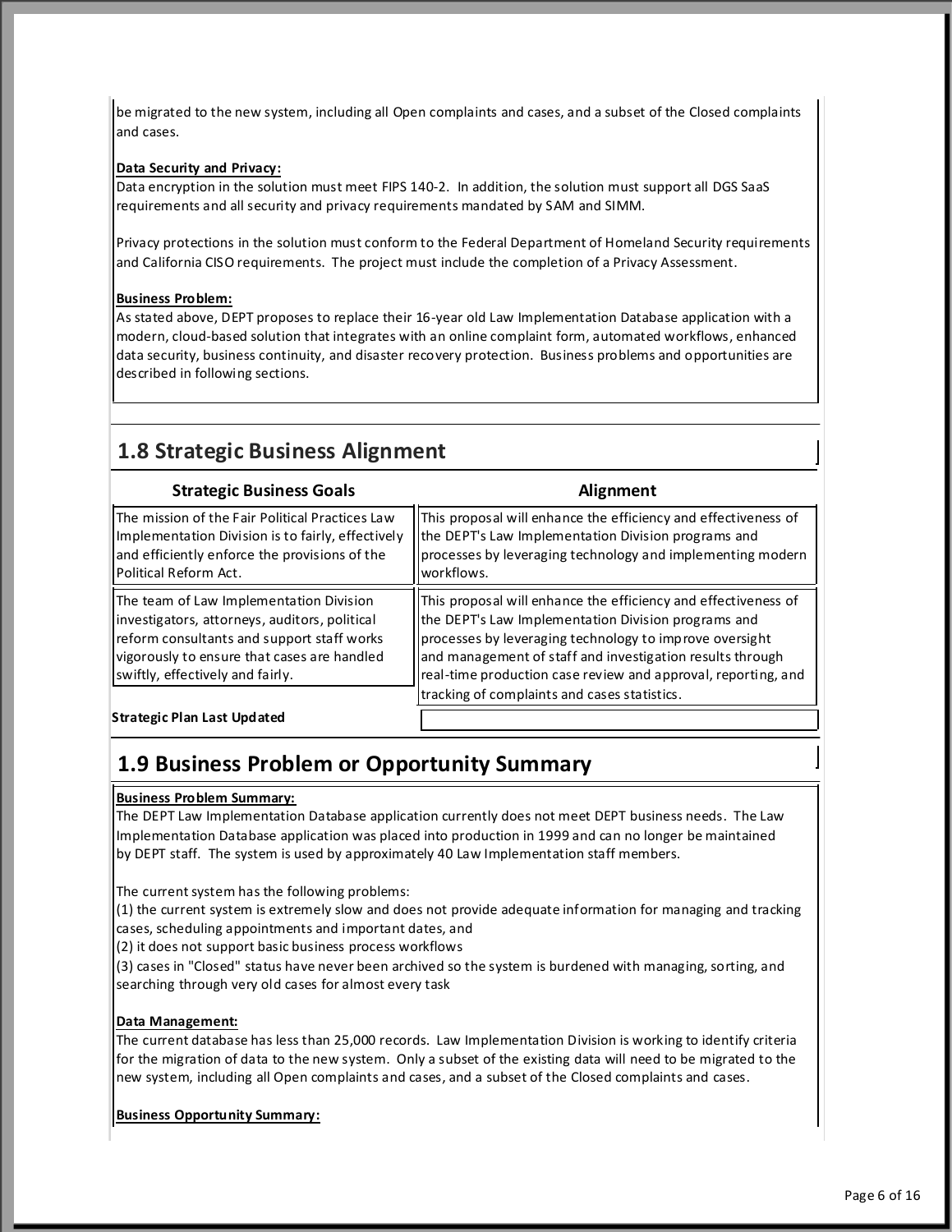The DEPT intends to replace the existing obsolete system with a secure, cloud-based COTS solution, as follows:

(1) avoid the expense of designing and developing a new customized system with a limited useful life

(2) avoid the expense of maintaining and upgrading hardware and software on an ongoing basis

(3) adopt OTECH approved CalCloud solutions such as Saleforce or Force.Com to expedite the procurement process

# **Improved Operations:**

In addition to cost avoidance, the security, efficiency, and effectiveness of the Law Implementation Division's operations can be significantly improved through the use of modern technology to manage day to day activities: (1) to secure and safeguard data using role-based access privileges and data encryption

(2) to streamline business processes and manage workflows with real-time inventory aging and reports

(3) to manage due dates and appointments with email and case notifications and reminders for all users

(4) to provide for real-time production statistics and aging of complaints and cases

(5) to provide data and metrics for measuring staff effort and results

(6) to leverage form templates and letters and utilize pre-populated forms for standard communications

(7) to reduce the time required for the Intake process

(8) to provide much better information to the public and media on pending complaints

# **1.10 Business Problem or Opportunity and Objectives**

# **Table**

 $1.1$ 

2

 $|2.1|$ 

# **ID Problems or Opportunities**

1 The current Law Implementation Database application has not functioned properly for several years. It currently takes more than 3 minutes to load each display form or to save a record in the database. This is a huge waste of staff time and resources.

#### **Obj # Objective**

Eliminate lost staff time by replacing the obsolete system with a properly functioning application.

| Metric                      | <b>Baseline</b> | Target | Measurement<br>Method                      |
|-----------------------------|-----------------|--------|--------------------------------------------|
| Time to load a display form | 3 minutes       |        | 20 seconds or less Observation and testing |

# **ID Problems or Opportunities**

The current Law Implementation Database application has about 30 tables and 290 fields. It is useful for tracking the status of a case file but the database does not contain evidence or store the case information and files electronically. The current Law Implementation Database application does not provide the capability to save electronic documents as part of the investigation record. The investigation process is still a 100% paper-based process with manual review, processing, and storage of hardcopy case files. There is no capability to attach documents, audio files, or other documents to the electronic case records.

#### **Obj # Objective**

Implement a new case management solution that provides the capability to save electronic documents and files.

| Metric                                     | <b>Baseline</b>                                        | Target                                                                  | Measurement<br>Method                                                                                                            |
|--------------------------------------------|--------------------------------------------------------|-------------------------------------------------------------------------|----------------------------------------------------------------------------------------------------------------------------------|
| Electronic document storage Current system | does not provide<br>capability to attach<br>electronic | Provide ability to<br>attach electronic<br>documents to<br>case records | Reviewing product features during<br>solution selection and verification of<br>functionality as part of testing the<br>solution. |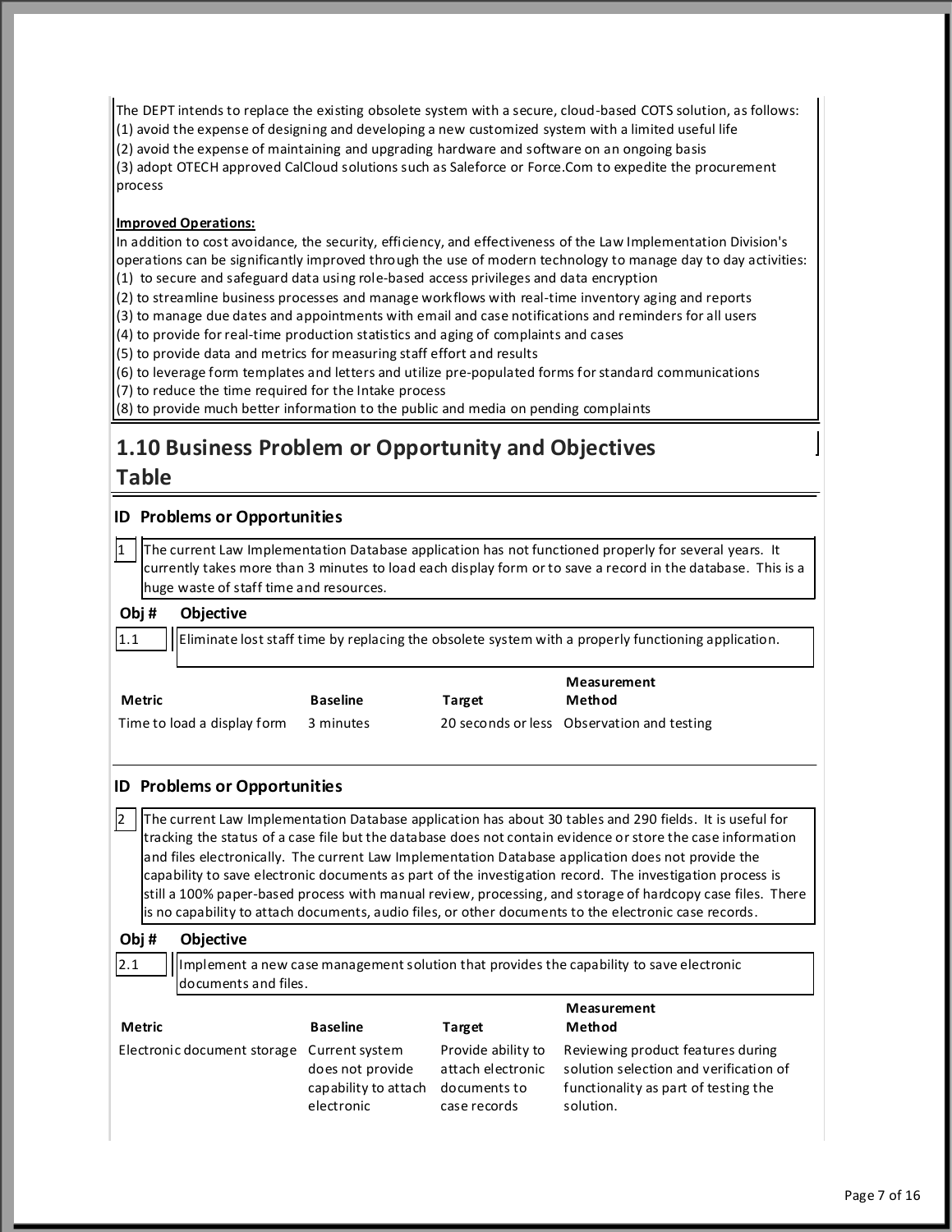|                                                                                                    | documents                                                                                                                |                                                                              |                                                                                                                                                                                                                                                                                                                                                                                                                                                                                                                                                                                                                                                                                                                                                               |
|----------------------------------------------------------------------------------------------------|--------------------------------------------------------------------------------------------------------------------------|------------------------------------------------------------------------------|---------------------------------------------------------------------------------------------------------------------------------------------------------------------------------------------------------------------------------------------------------------------------------------------------------------------------------------------------------------------------------------------------------------------------------------------------------------------------------------------------------------------------------------------------------------------------------------------------------------------------------------------------------------------------------------------------------------------------------------------------------------|
| <b>ID Problems or Opportunities</b>                                                                |                                                                                                                          |                                                                              |                                                                                                                                                                                                                                                                                                                                                                                                                                                                                                                                                                                                                                                                                                                                                               |
| 3<br>and the Law Implementation Database application will no longer run on any platform.           |                                                                                                                          |                                                                              | The Law Implementation Database application was written and implemented in 1999 using Visual Basic 6.0,<br>a software development language which is now obsolete and no longer supported by Microsoft. In<br>addition, special software files called Run Time libraries, frameworks, adaptors, and drivers must be<br>continuously updated to maintain the existing functionality of the program. For example, with each<br>successive upgrade of the IT environment at DEPT (i.e., desktop OS upgrades, server OS upgrades, database<br>system upgrades, and PC and Server hardware refreshes) it gets harder to ensure the existing program can<br>continue to run properly. At some point, backward compatibility for Visual Basic 6.0 will end completely |
| Obj#<br>Objective<br>3.1                                                                           | that offers a long-term future roadmap.                                                                                  |                                                                              | Ensure the new solution is running on an robust database platform and application framework                                                                                                                                                                                                                                                                                                                                                                                                                                                                                                                                                                                                                                                                   |
| <b>Metric</b>                                                                                      | <b>Baseline</b>                                                                                                          | <b>Target</b>                                                                | Measurement<br>Method                                                                                                                                                                                                                                                                                                                                                                                                                                                                                                                                                                                                                                                                                                                                         |
| Solution platform and<br>application framework<br>should be fully supported<br>and not End of Life | Visual Basic 6.0 has<br>been Unsupported<br>since April 2008                                                             | Implement a<br>replacement<br>application on a<br>fully supported<br>product | Verification of application product and<br>support roadmap                                                                                                                                                                                                                                                                                                                                                                                                                                                                                                                                                                                                                                                                                                    |
| Obj#<br>Objective<br>4.1                                                                           | updates to any case record, even those to which they have not been assigned.<br>access to data based on the User's role. |                                                                              | The new solution should provide enhanced security by implementing role-based security to limit                                                                                                                                                                                                                                                                                                                                                                                                                                                                                                                                                                                                                                                                |
|                                                                                                    |                                                                                                                          |                                                                              | Measurement                                                                                                                                                                                                                                                                                                                                                                                                                                                                                                                                                                                                                                                                                                                                                   |
| Metric<br>Role-based security                                                                      | <b>Baseline</b><br>Current solution<br>does not provide<br>appropriate data<br>security and access<br>privileges         | <b>Target</b><br>System should<br>provide role-<br>based access              | Method<br>Reviewing product features during<br>solution selection and verification of<br>functionality as part of testing the<br>solution                                                                                                                                                                                                                                                                                                                                                                                                                                                                                                                                                                                                                     |
| <b>Problems or Opportunities</b><br>ID                                                             |                                                                                                                          |                                                                              |                                                                                                                                                                                                                                                                                                                                                                                                                                                                                                                                                                                                                                                                                                                                                               |
| 5                                                                                                  |                                                                                                                          |                                                                              | The Law Implementation Database is not secure and does not provide the needed confidentiality and<br>privacy protections. The technology implemented to permit and limit secure access to the Law<br>Implementation Database application is rudimentary. User ID and passwords are stored, unencrypted, in<br>the database itself, and there is no mandatory password expiration procedure -- passwords never expire.                                                                                                                                                                                                                                                                                                                                         |
| Obj#<br>Objective<br>5.1<br>within 30, 60, or 90 days.                                             |                                                                                                                          |                                                                              | The new solution should provide for secure password generation and maintenance, including secure<br>storage of passwords, requirements for strong or complex passwords, and passwords should expire                                                                                                                                                                                                                                                                                                                                                                                                                                                                                                                                                           |
| <b>Metric</b>                                                                                      |                                                                                                                          |                                                                              | Measurement                                                                                                                                                                                                                                                                                                                                                                                                                                                                                                                                                                                                                                                                                                                                                   |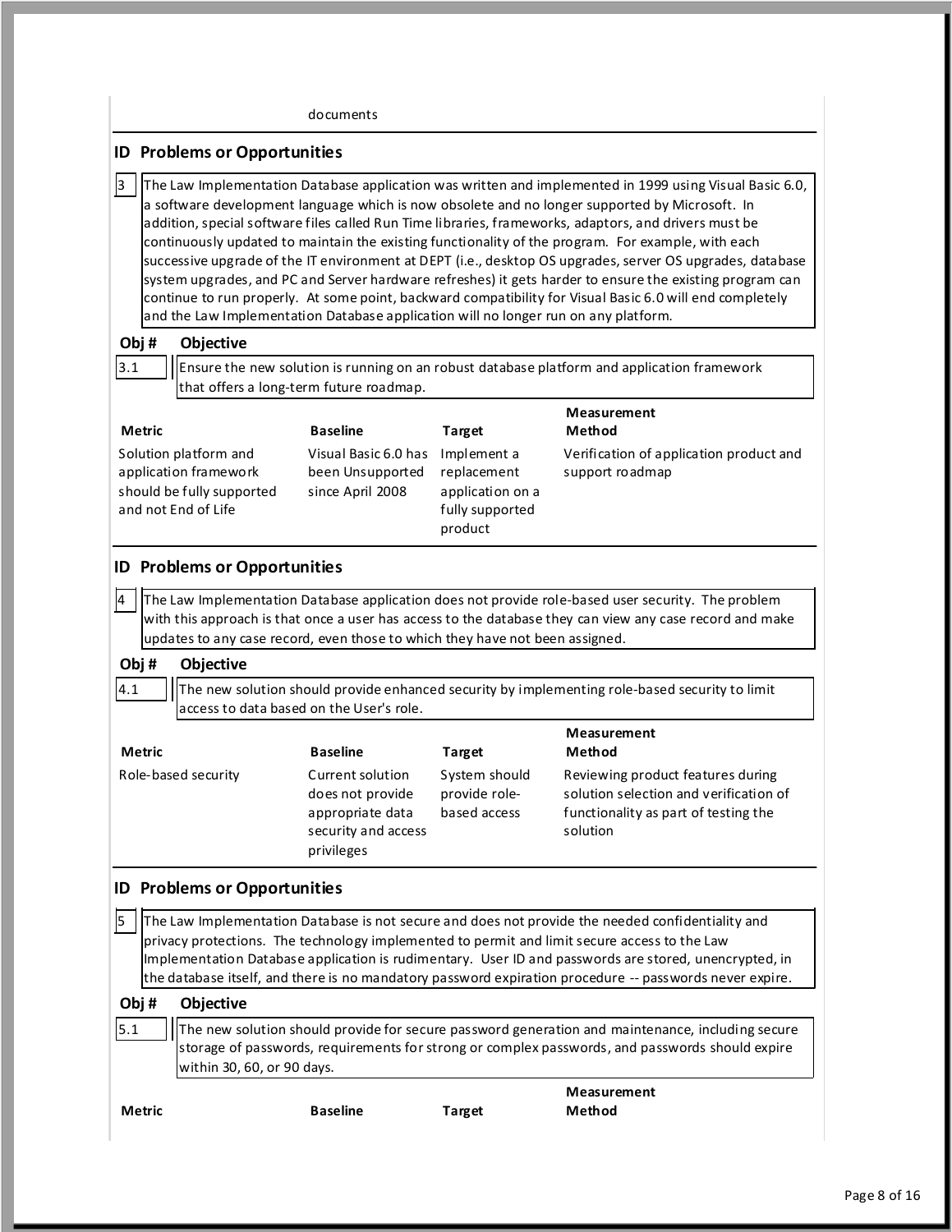| Password system                                     | Custom identity<br>solution that is not<br>secure | Industry standard<br>identity solution<br>that meets<br>California's<br>security<br>standards/<br>guidelines | Reviewing product features during<br>solution selection and verification of<br>functionality as part of testing the<br>solution                                                                                                                                                                                                                                                                                                                                                                                                                    |
|-----------------------------------------------------|---------------------------------------------------|--------------------------------------------------------------------------------------------------------------|----------------------------------------------------------------------------------------------------------------------------------------------------------------------------------------------------------------------------------------------------------------------------------------------------------------------------------------------------------------------------------------------------------------------------------------------------------------------------------------------------------------------------------------------------|
| <b>ID Problems or Opportunities</b>                 |                                                   |                                                                                                              |                                                                                                                                                                                                                                                                                                                                                                                                                                                                                                                                                    |
| 16<br>them accountable.                             |                                                   |                                                                                                              | There is no audit trail or logging of a user's activities while working in the current Law Implementation<br>Database application. Users can make edits and updates to case records with no log or audit trail to hold                                                                                                                                                                                                                                                                                                                             |
| Obj#<br>Objective                                   |                                                   |                                                                                                              |                                                                                                                                                                                                                                                                                                                                                                                                                                                                                                                                                    |
| 6.1                                                 | they access and view, and all data modifications. |                                                                                                              | The new solution should provide an audit trail that logs every user's logins, including which accounts                                                                                                                                                                                                                                                                                                                                                                                                                                             |
| <b>Metric</b>                                       | <b>Baseline</b>                                   |                                                                                                              | Measurement<br>Method                                                                                                                                                                                                                                                                                                                                                                                                                                                                                                                              |
| Audit trail to log all activities No audit trail in | current application                               | <b>Target</b><br>Audit trail to log<br>all users, tracking<br>their activities<br>and updates                | Verification of new solution's audit<br>trail features                                                                                                                                                                                                                                                                                                                                                                                                                                                                                             |
| <b>ID Problems or Opportunities</b>                 |                                                   |                                                                                                              |                                                                                                                                                                                                                                                                                                                                                                                                                                                                                                                                                    |
| records.<br>Obj#<br>Objective                       |                                                   |                                                                                                              | The current Law Implementation Database application can no longer provide usable management reports<br>such as "Aging of Case Inventory" or "Case Assignments by Staff Member". This is true for several reasons<br>including the excessive number of old cases that have been Closed but have not been archived to remove<br>them from the tables used by the application. As a result, some drop-down list boxes used on various<br>forms take over 3 minutes to load because the application is attempting to select, sort, and load over 2,000 |
| 7.1<br>yearly)                                      |                                                   |                                                                                                              | The new solution should provide case management reports and dashboards that provide case<br>Inventory Aging reports, Staff Productivity reports, Periodic Production reports (monthly, quarterly,                                                                                                                                                                                                                                                                                                                                                  |
| Metric                                              | <b>Baseline</b>                                   | <b>Target</b>                                                                                                | Measurement<br>Method                                                                                                                                                                                                                                                                                                                                                                                                                                                                                                                              |
| Management reports                                  | No working case<br>management<br>reports          | case management<br>reports                                                                                   | A complete set of Verification of product features                                                                                                                                                                                                                                                                                                                                                                                                                                                                                                 |
| <b>ID Problems or Opportunities</b>                 |                                                   |                                                                                                              |                                                                                                                                                                                                                                                                                                                                                                                                                                                                                                                                                    |
| 18<br>lform.                                        |                                                   |                                                                                                              | The current Law Implementation Database application is not integrated with DEPT's web-based complaint                                                                                                                                                                                                                                                                                                                                                                                                                                              |
| Obj#<br>Objective                                   |                                                   |                                                                                                              |                                                                                                                                                                                                                                                                                                                                                                                                                                                                                                                                                    |
| 8.1                                                 |                                                   |                                                                                                              | The new solution should provide integration with the DEPT's web-based complaint form so that a<br>submitted complaint is received, logged, numbered, and queued for review in the Intake workflow.                                                                                                                                                                                                                                                                                                                                                 |
| Metric                                              | <b>Baseline</b>                                   | <b>Target</b>                                                                                                | Measurement<br>Method                                                                                                                                                                                                                                                                                                                                                                                                                                                                                                                              |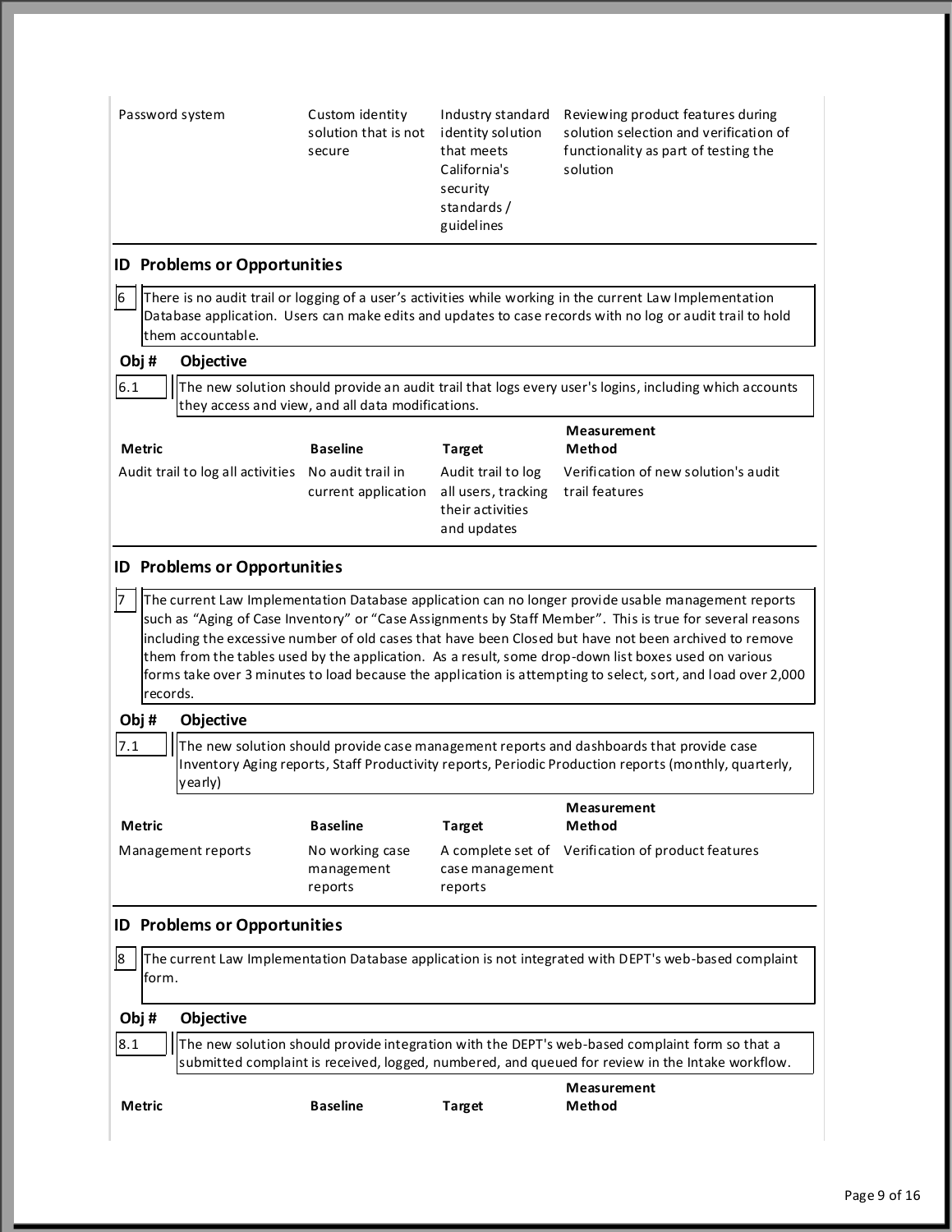| Complaint Intake workflow                             | No integration with Web-based<br>web-based<br>complaint form | complaint<br>submissions<br>become part of<br>Intake workflow              | Verification of integration functionality<br>for receiving web-based forms and<br>workflows                                                                                                                                                                                                                                                                                                                                                                                                             |
|-------------------------------------------------------|--------------------------------------------------------------|----------------------------------------------------------------------------|---------------------------------------------------------------------------------------------------------------------------------------------------------------------------------------------------------------------------------------------------------------------------------------------------------------------------------------------------------------------------------------------------------------------------------------------------------------------------------------------------------|
| <b>ID Problems or Opportunities</b>                   |                                                              |                                                                            |                                                                                                                                                                                                                                                                                                                                                                                                                                                                                                         |
| 9<br>not support basic business process workflows.    |                                                              |                                                                            | The current Law Implementation Database application is used by approximately 40 users made up<br>of Special Investigators, Political Reform Consultants, Program Specialists, AGPAs, Staff Services Analysts,<br>Managers, Attorneys, and Interns. The system is extremely slow and does not provide adequate case<br>information for managing and tracking cases, scheduling appointments and important dates, and it does                                                                             |
| Obj#<br>Objective                                     |                                                              |                                                                            |                                                                                                                                                                                                                                                                                                                                                                                                                                                                                                         |
| 9.1<br>management capabilities.                       |                                                              |                                                                            | The new solution should provide time-based case management functions such as tickler-<br>notifications, appointment calendaring, meeting coordination, appointment and event notifications<br>and reminders. These functions should be integrated with the case management and document                                                                                                                                                                                                                 |
| Metric                                                | <b>Baseline</b>                                              | <b>Target</b>                                                              | Measurement<br>Method                                                                                                                                                                                                                                                                                                                                                                                                                                                                                   |
| Appointment Calendars and<br><b>Notifications</b>     | No calendar and<br>appointment<br>notifications              | Calendar and<br>event functions,<br>including<br>reminder<br>notifications | Verification of product features                                                                                                                                                                                                                                                                                                                                                                                                                                                                        |
| <b>ID Problems or Opportunities</b>                   |                                                              |                                                                            |                                                                                                                                                                                                                                                                                                                                                                                                                                                                                                         |
| be upgraded to work with Microsoft Exchange services. |                                                              |                                                                            | 10 The current Law Implementation Database application does not provide any email integration or email<br>services. The current Law Implementation Database application, written in Visual Basic 6, cannot                                                                                                                                                                                                                                                                                              |
| Obj#<br>Objective                                     |                                                              |                                                                            |                                                                                                                                                                                                                                                                                                                                                                                                                                                                                                         |
| 10.1                                                  | record, while also be routed to the user's Exchange mailbox. |                                                                            | The new solution should provide email integration that must include the capability for end-to-end<br>email encryption. From the Microsoft Outlook client, the product should allow the user to mark an<br>email message as being related to a complaint or a case, and then a copy of the email should be<br>logged to the new case management system. Conversely, emails generated from within the new<br>solution should be logged in the case management system and attached to the appropriate case |
| <b>Metric</b>                                         | <b>Baseline</b>                                              | <b>Target</b>                                                              | Measurement<br>Method                                                                                                                                                                                                                                                                                                                                                                                                                                                                                   |
| Email integration                                     | No email<br>integration                                      | Email integration                                                          | Verification of product features                                                                                                                                                                                                                                                                                                                                                                                                                                                                        |
| <b>ID Problems or Opportunities</b>                   |                                                              |                                                                            |                                                                                                                                                                                                                                                                                                                                                                                                                                                                                                         |
| 11<br>staff member.                                   |                                                              |                                                                            | When complaints are received and processed extra staff work is required to ensure a duplicate or<br>redundant record is not created in error. The current Law Implementation Database application does not<br>perform any type of check or validation to ensure that new a record is not a duplicate of an existing record,<br>instead a manual check of the Law Implementation Database application must be performed manually by a                                                                    |
| Obj#<br>Objective                                     |                                                              |                                                                            |                                                                                                                                                                                                                                                                                                                                                                                                                                                                                                         |
| 11.1                                                  |                                                              |                                                                            | The new solution should provide automatic search and validation capabilities as part of the Intake                                                                                                                                                                                                                                                                                                                                                                                                      |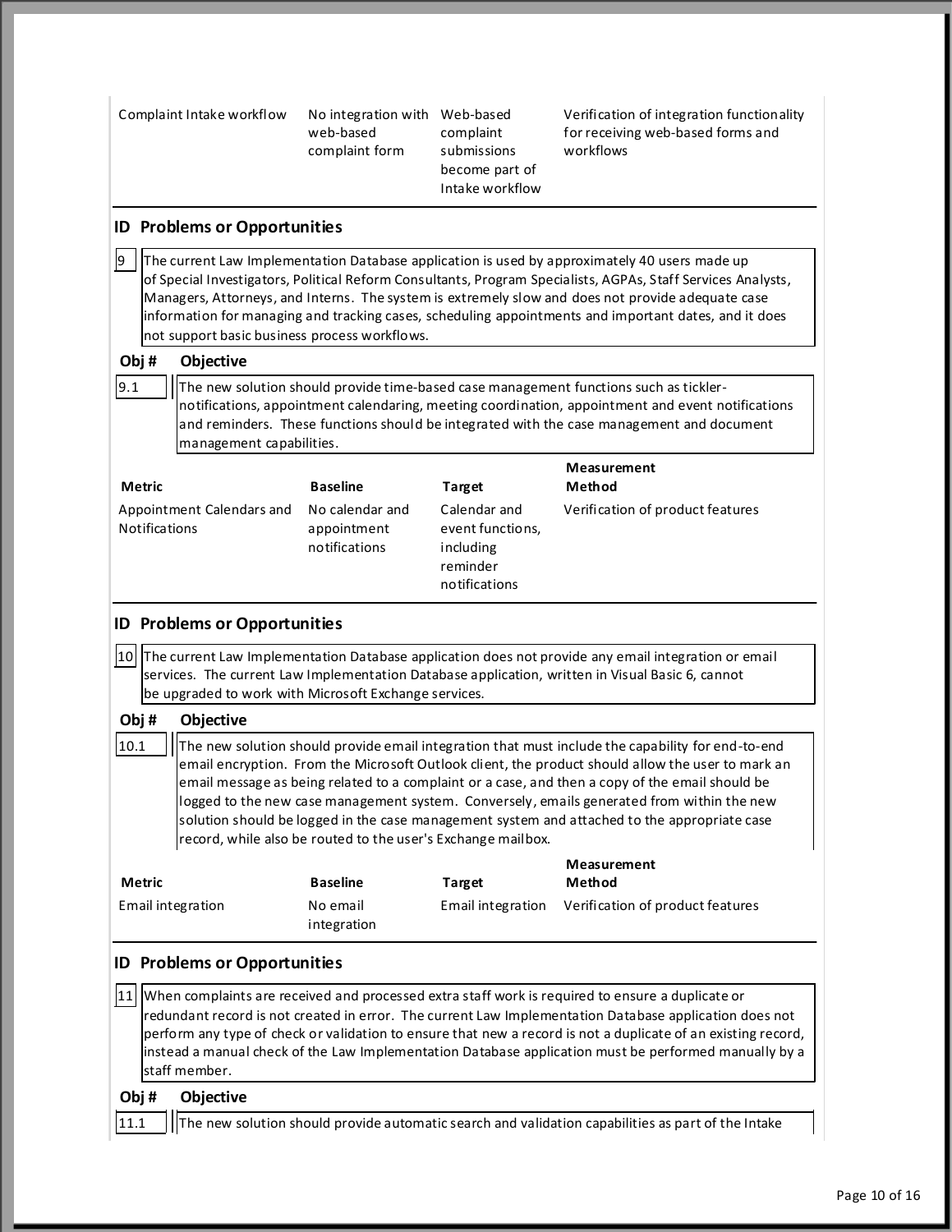|                                                                                                                                                                                                                                                                                                                                                     |                 |                                                                                | process to prevent creation of duplicate records, and to alert the user when a record already exists.      |     |        |
|-----------------------------------------------------------------------------------------------------------------------------------------------------------------------------------------------------------------------------------------------------------------------------------------------------------------------------------------------------|-----------------|--------------------------------------------------------------------------------|------------------------------------------------------------------------------------------------------------|-----|--------|
| Metric                                                                                                                                                                                                                                                                                                                                              | <b>Baseline</b> | <b>Target</b>                                                                  | Measurement<br>Method                                                                                      |     |        |
| Automatic search and<br>validation before creation of validation<br>new record                                                                                                                                                                                                                                                                      | No search and   | Automatic search<br>and validation<br>before creation of testing<br>new record | Verification of product features and<br>product configuration; workflow                                    |     |        |
| <b>ID Problems or Opportunities</b>                                                                                                                                                                                                                                                                                                                 |                 |                                                                                |                                                                                                            |     |        |
| 12  When a committee, city, or county has been selected for audit, that information is posted to the DEPT<br>website, but the information is not integrated into the Law Implementation Database application, resulting<br>in extra staff work and effort to manually check and update the Law Implementation Database<br>application.              |                 |                                                                                |                                                                                                            |     |        |
| Obj#<br>Objective                                                                                                                                                                                                                                                                                                                                   |                 |                                                                                |                                                                                                            |     |        |
| 12.1<br>solution.                                                                                                                                                                                                                                                                                                                                   |                 |                                                                                | The new solution should integrate information from the website with information in the new                 |     |        |
| Metric                                                                                                                                                                                                                                                                                                                                              | <b>Baseline</b> | Target                                                                         | <b>Measurement</b><br>Method                                                                               |     |        |
| Integration of audit<br>information from DEPT<br>website with new solution                                                                                                                                                                                                                                                                          | No integration  | Integration of<br>audit data from<br>DEPT website                              | Verification of product features and<br>configuration of data integration from<br>solution to DEPT website |     |        |
| 1.11 Business and Stakeholder Capacity                                                                                                                                                                                                                                                                                                              |                 |                                                                                |                                                                                                            |     |        |
| 1.11.1 Business Program Priorities                                                                                                                                                                                                                                                                                                                  |                 |                                                                                |                                                                                                            |     | Yes No |
| Does this proposal share resources (state staff, vendors, consultants or financial) with other<br>business program priorities within the Agency/state entity?                                                                                                                                                                                       |                 |                                                                                |                                                                                                            |     |        |
|                                                                                                                                                                                                                                                                                                                                                     |                 |                                                                                |                                                                                                            |     |        |
| 1.11.2 External Stakeholder Involvement                                                                                                                                                                                                                                                                                                             |                 |                                                                                |                                                                                                            |     |        |
|                                                                                                                                                                                                                                                                                                                                                     |                 |                                                                                |                                                                                                            |     |        |
| 1.11.3 New or Changes to Business Processes                                                                                                                                                                                                                                                                                                         |                 |                                                                                |                                                                                                            | Yes | No     |
| Does the Agency/state anticipate this proposal will result in the creation of new business<br>processes?                                                                                                                                                                                                                                            |                 |                                                                                |                                                                                                            |     |        |
| Does the Agency/state entity anticipate changes to existing business process?                                                                                                                                                                                                                                                                       |                 |                                                                                |                                                                                                            |     |        |
| <b>Web-based Complaint Submission:</b><br>There is a great opportunity to implement a web-based complaint form to allow the Public to submit sworn and<br>unsworn complaints directly to a new electronic system. The system would manage and route incoming<br>complaints using workflows to apply business rules throughout the business process. |                 |                                                                                |                                                                                                            |     |        |
| <b>Multi-Factor Authentication:</b><br>The new solution will provide enhanced access security by implementing multi-factor authentication. This<br>capability is built-in to Force.com and Salesforce.                                                                                                                                              |                 |                                                                                |                                                                                                            |     |        |
| <b>Business Process Workflows:</b><br>Business process workflows will be modernized to improve Intake, Review, and Reporting processes. The new<br>system would provide for role-based access to manage assignment and review processes through the business                                                                                        |                 |                                                                                |                                                                                                            |     |        |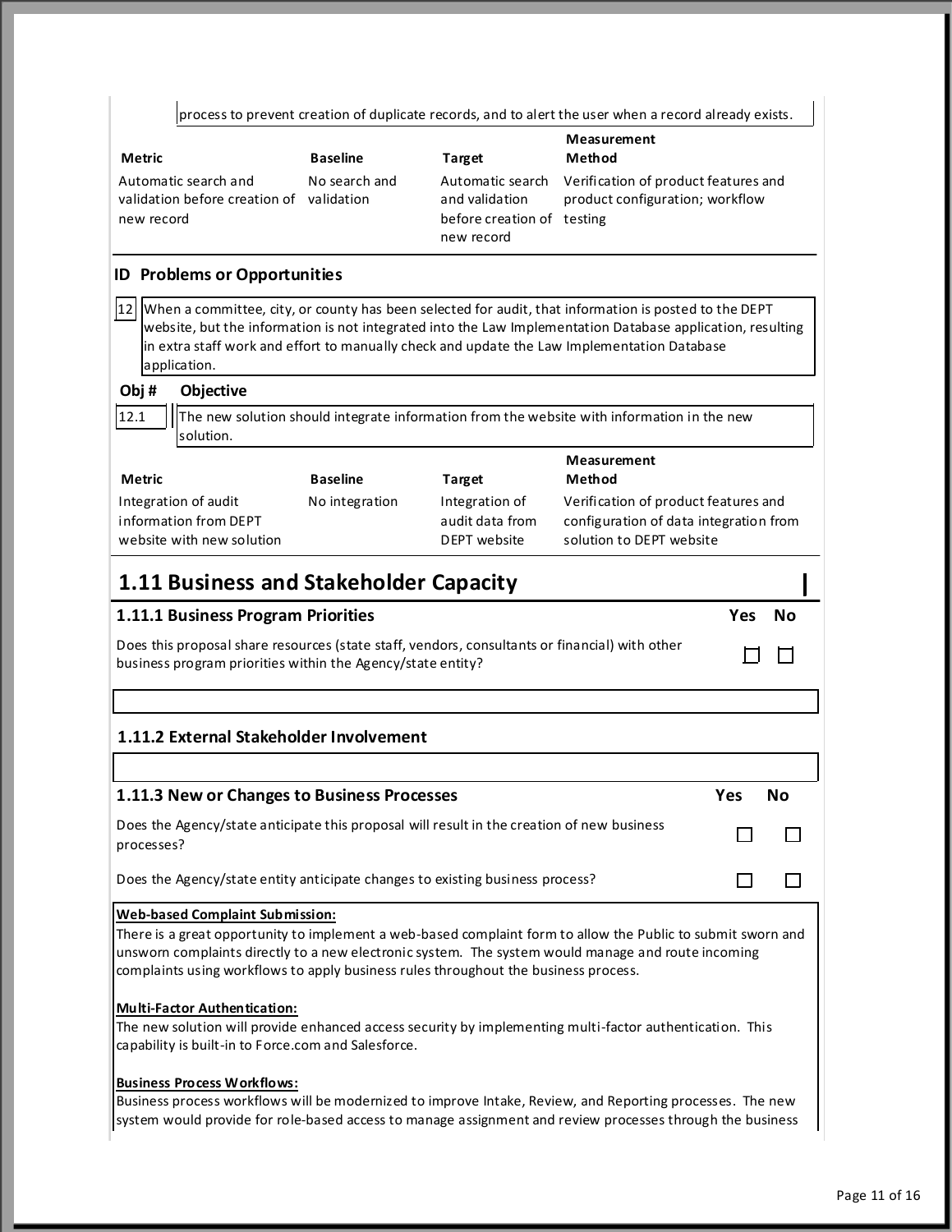# **1.12 Organizational Readiness**

# **1.12.1 Governance Structure Yes No**

Does the Agency/state entity have an established governance structure for combined business and IT decision making, including information security and privacy?

# **Governance Structure:**

Due to DEPT's small size (75 employees), the governance structure is very straightforward. On a weekly basis, Program and business decisions are identified by the Commission Chair in consultation with the Executive Director, Division Chiefs, and specific meetings are called to discuss issues, determine options, and select the appropriate course of action.

# **IT Decision Making Process:**

Issues that involve Information Security and Privacy are reviewed by the CIO, ISO, and Legal teams to ensure that all recommendations comply with State SAM and SIMM policies related to Information Security and Privacy.

Recommendations for IT upgrades or program changes that involve IT are developed by the CIO in consultation with the Chief of Administration & Technology and the impacted Division Chief(s). Next, the recommendations are reviewed and approved by the Executive Director, Division Chief(s), and the Commission Chair.

# **1.12.2 Leadership Participation**

| Identify the levels of leadership that are aware of and                                                        | Executive                             |
|----------------------------------------------------------------------------------------------------------------|---------------------------------------|
| engaged in addressing the business problem(s)/<br>opportunity(ies) identified in this proposal (check all that | □ Senior Management Business/Program  |
| apply):                                                                                                        | Mid-level Management Business/Program |
|                                                                                                                | □ Senior Management IT                |
|                                                                                                                | Mid-level Management IT               |
|                                                                                                                | Enterprise Architect                  |

# **Leadership Levels:**

The following levels of leadership are aware of the need to replace the Law Implementation Database application and have been actively participating in the decision making process every step of the way:

# **Commission Chair:**

Commission Chair, Jodi Remke has been the leader in setting the Commission's overall IT vision and objectives, prioritizing the Commission's IT projects and implementation timeframes, and has been involved in reviewing alternative case management solutions. Jodi will make the final selection of the new solution in consultation with the leadership team.

# **Executive Director:**

Executive Director, William Knowledge has been leading the Commission's IT vision, prioritizing the Commission's IT projects and needs, and reviewing alternative case management solutions.

# **General Counsel:**

General Counsel, Justice Fowler, has responsibility for review and advice relating to legal aspects of Information Security and Privacy policies and any other legal issues related to the project.

# **Law Implementation Chief:**

Chief of Law Implementation, Jessica Fields has been the leader in identifying the Law Implementation Program's needs, reviewing alternative case management solutions, identifying business and functional

 $\Box$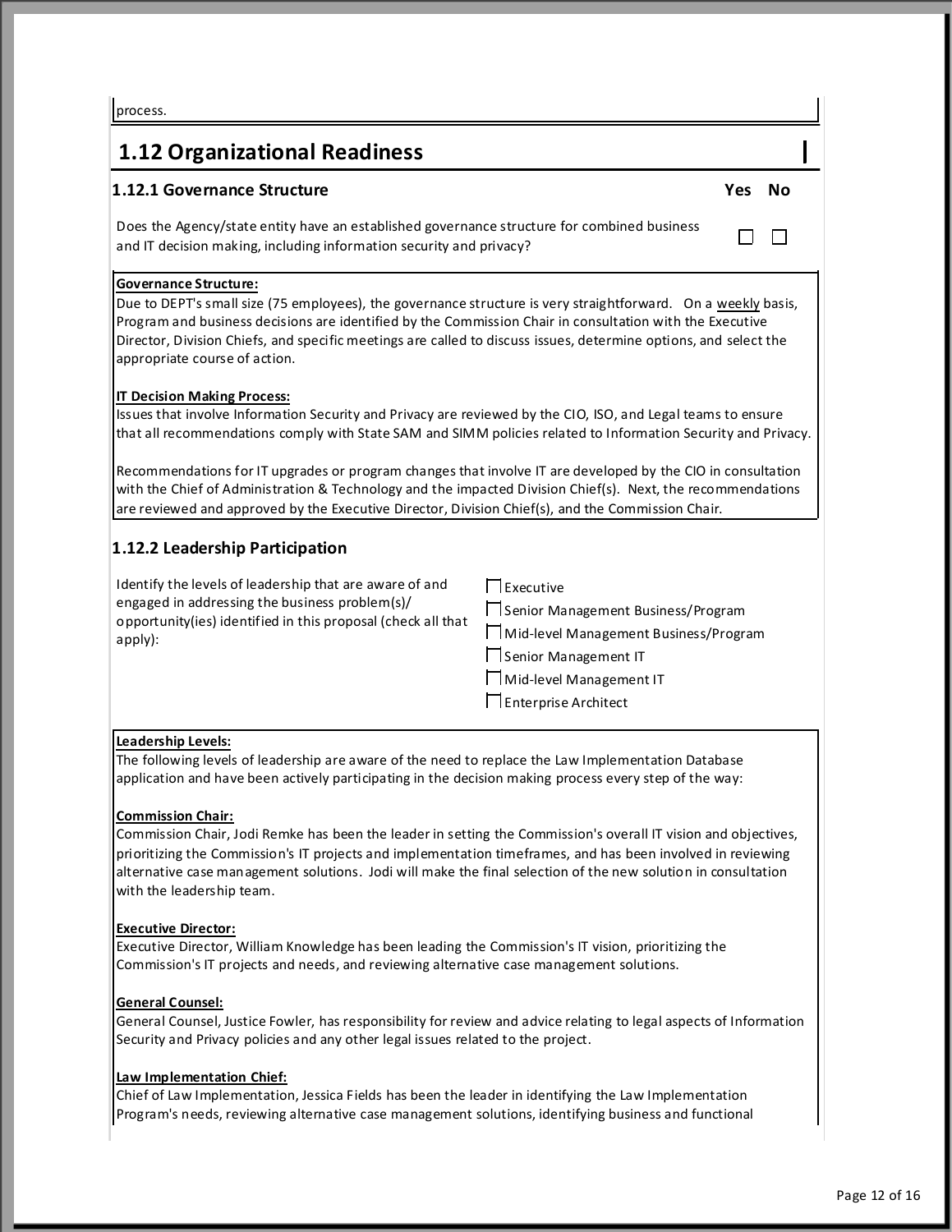requirements for a new solution. Galena and her staff will be working with the CIO and Enterprise Architect to document the current business processes and designing new workflows and policies to improve efficiency of the Law Implementation Division.

# **Administration & Technology Chief:**

Chief of Administration, Valerie Hinds has been the leader in implementing the Commission's Budgetary vision and spending priorities, identifying available funding sources for IT projects, and reviewing alternative case management solutions for this project. Valerie will be providing oversight and approval of budgetary and procurement functions performed by the Dan Villa and the rest of the Administration & Technology Division.

# **Budget/Procurement/Contracting Officer:**

Budget Officer and Procurement and Contracting Officer, Dan Villa will be responsible for overseeing the CMAS Procurement and Contracting efforts.

# **Chief Information Officer:**

Chief Information Officer, Glenn Riley has been involved in implementing the Commission's IT vision and objectives, helping to prioritize the Commission's IT projects and delivery schedules, and reviewing alternative case management solutions. Glenn will act as the Project Manager for this effort and he will also be leading the Requirements gathering and business analysis, writing the Statement of Work and RFO for the configuration efforts, as well as ensuring the overall solution and CMAS implementation effort are successful.

# **Enterprise Architect:**

Enterprise Architect, August Jensen has been involved in working to stabilize the existing Law Implementation Database application. He has over 30 years experience with leading and implementing IT technology projects including Requirements development, application and system programming, database design and administration, and solution architecture. August will act as the key technical SME and will assist with architecting the solution, requirements development, and evaluation of CMAS vendor proposals.

# **Information Security Officer:**

Information Security Officer, Doug Safe, is responsible for Network and Systems Security. He will be called upon to address issues related to Information Security and Privacy.

# **1.12.3 Resource Capability/Skills/Knowledge for Stage 2 Alternatives Analysis Yes No**

Does the Agency/state entity anticipate requesting additional resources, through a budget request, to further study this proposal and/or perform procurement analysis?

Of the Agency/state entity resources identified to perform Stage 2 Alternatives Analysis for this proposal, enter the number of staff who have had experience with planning projects of a similar nature.

# 2

П

П

# **Capacity, Skills, and Knowledge:**

# **Project Manager:**

Glenn Riley, CIO, will act as the Project Manager for this effort and he will also be leading the Requirements gathering and business analysis, and the Solution procurement and CMAS implementation effort. Glenn has over 20 years of IT experience including software development, testing, and implementation of client -server applications and distributed database solutions.

# **Database Administrator:**

The current DBA for the Law Implementation Database application is August Jensen and he has been involved in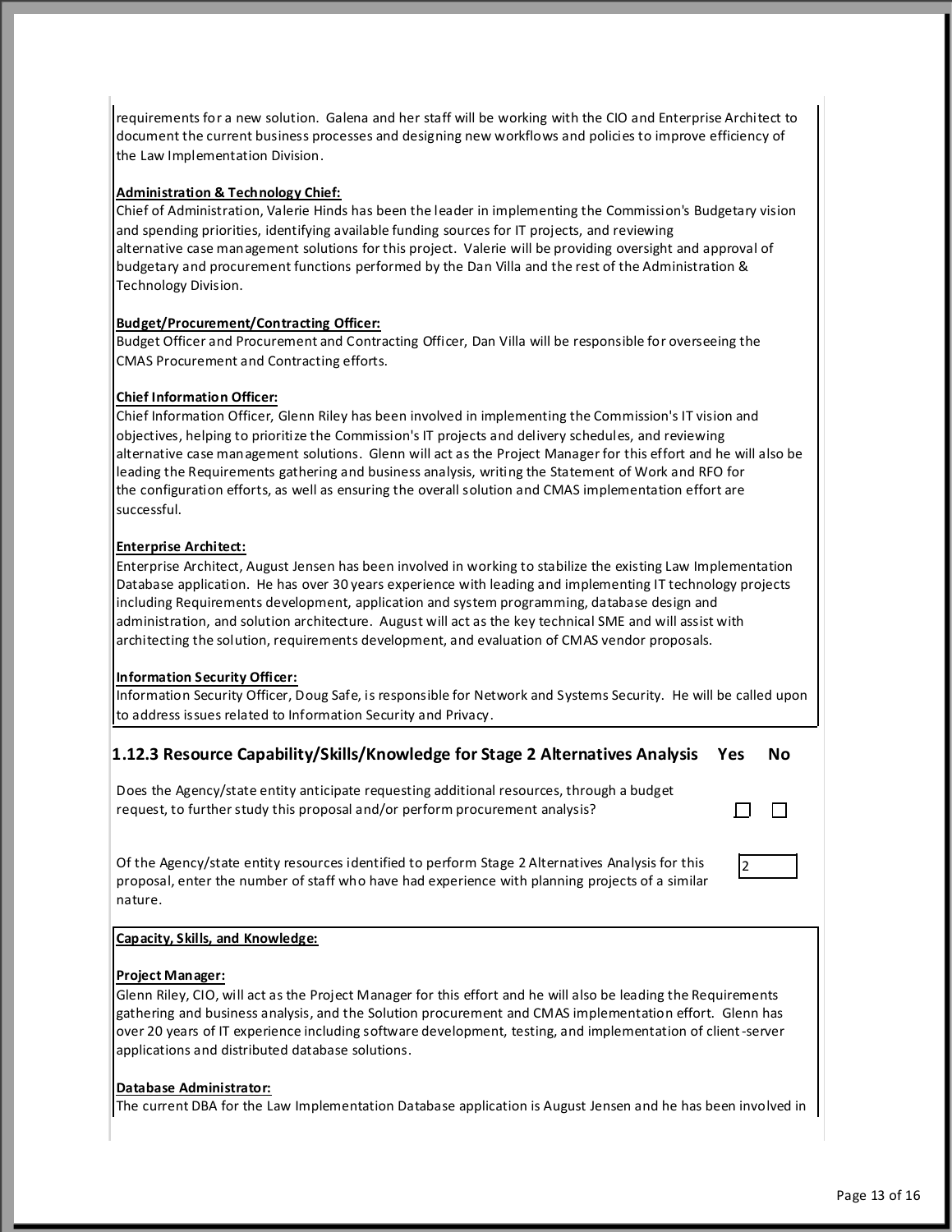working to stabilize the existing Law Implementation Database application. He has over 30 years experience with leading and implementing IT technology projects including Requirements development, application and system programming, database design and administration, and solution architecture. August will act as the key technical SME and solution architect.

# **Business Subject Matter Experts (SME):**

At least 3 Law Implementation Division staff have been involved in the business analysis and requirements gathering for over 3 months. They have been very diligent about documenting the new workflows, gathering report requirements, and thinking about how the new solution needs to work. They will be responsible for reviewing the CMAS RFO, Statement of Work (SOW), and requirements. They will be responsible for user testing the implementation and reports, and providing detailed feedback to the CMAS vendor.

# **1.12.4 Training and Organizational Change Management Yes No**

 $\Box$ 

 $\Box$ 

 $\Box$ 

With respect to the magnitude of this proposal, does the Agency/state entity have resources, processes, and methodologies in place to provide training and organizational change management services?

Does this proposal affect business program staff located in multiple geographical locations? Designs proposarianect business program start located in multiple geographical locations:<br>If "Yes," specify the city, state, number of locations and approximate staff in each location:

| City     | <b>State</b> | Number of<br>Locations | <b>Approximate Number of</b><br><b>Staff</b> |
|----------|--------------|------------------------|----------------------------------------------|
| Any City | CА           |                        | 140                                          |

# **Resources, Processes, and Methodologies:**

Change Management and Training activities will be managed by the DEPT project team. This is a relatively small project, impacting about 40 users in a single unit. Key aspects to our approach will be a strong emphasis on business analysis, business process reengineering, and involvement of the users to make sure the case management workflows to be implemented in the solution have been properly reviewed and vetted by the eventual users. As discussed below, successful implementation will be dependent on user involvement, including getting the Law Implementation staff involved in design, testing and training activities.

# **User Base Impacted:**

The current user base of the Law Implementation Database application is 40 users, with most users performing basic data entry and updates of complaint and case information. Since the Law Implementation Database application has only 290 fields and the information is limited to basic contact information and case status updates there would be minimal loss of productivity.

# **Change Management:**

Change Management activities will initially be focused on identifying and documenting the Law Implementation Division's current business processes and workflows related to complaints and cases, and working with the Law Implementation Division staff to identify and reengineer their workflows to leverage the features of the proposed new solution. Additional activities will address management reports and dashboards and how those will be incorporated into workflows and staff management. When moving from paper-based, manual workflows to automated workflow processes Users are often challenged on many levels including planning, organizing, collaborating, and reporting their work.

The approach to Change Management will be developed by the Chief of Law Implementation, Jessica Fields, and the Chief Information Officer, Glenn Riley.

# **Training Needs:**

A minimum of 8 hours of hands-on classroom training for each new user of the new solution will be required for all 40 users. Depending on Role, some users may require additional hands-on training such as for members of the IT Helpdesk who will be the System Administrators and tasked with User administration, first level User and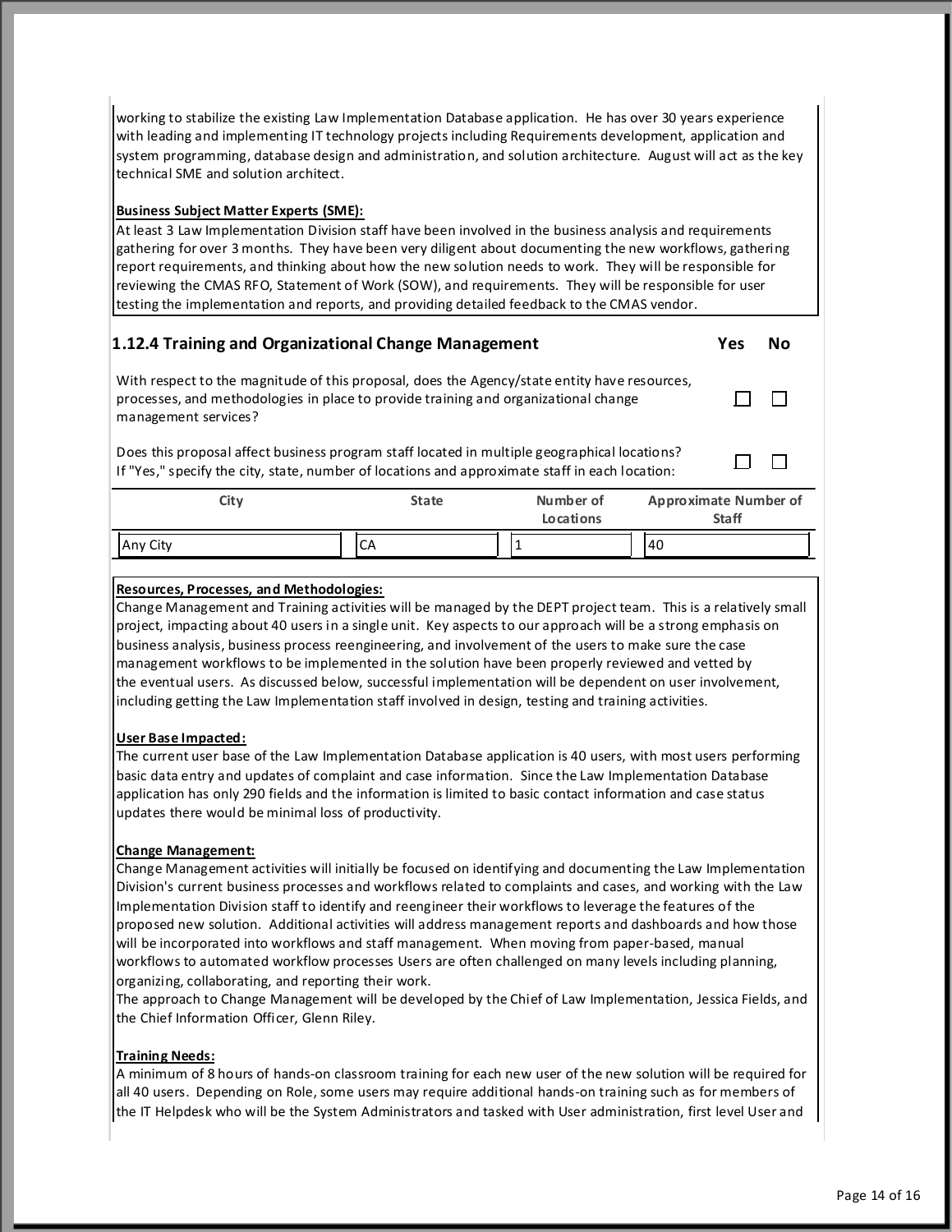Application support, and configuration and support of dashboards and reports.

# **Training Approach:**

Training needs for Law Implementation Users will be centered on Role-based activities, with initial training focused on familiarity of the product features, and then drilling down into step-by-step procedures for the new business processes. Law Implementation Users will need to understand the implementation of the Intake process, case management workflows (success and failure paths), navigation in the new product, and involvement in User Acceptance Testing of the new system to (1) test the product features and reports, (2) gain familiarity with navigation, (3) managing solo and team assignments, (4) printing and producing production reports and dashboards, (5) learning how to use case reminders and notifications, (6) using data and document management functions, (7) practicing and testing solo and team workflows, and (8) reporting system and user problems and requesting IT Helpdesk support. To the extent that the new solution provides an intuitive user interface the training needs can be reduced but not eliminated. Ongoing training for future new hires will be conducted by the Law Implementation Division. Formal Training and User Documentation will be critical deliverables for the CMAS vendor to provide during solution implementation.

# **1.12.5 Enterprise Architecture Yes No**

Does the Agency/state entity have a documented target (or future state) enterprise architecture that provides the overall business and IT context for this proposal?

# **Roadmap and Vision:**

DEPT does not have a documented EA target or future state at this time, however the CIO and Enterprise Architect fully support adoption of cloud-based services that offer enhanced disaster recovery and business continuity protection. CALTECH approved solutions such as the CalCloud Salesforce or CalCloud Force.Com Enterprise Edition solutions are strongly preferred.

DEPT has identified three mission critical applications that directly support the mission and objectives of the Commission. These applications are: (1) the Public website, (2) the Statement of Economic Interests (SEI) database, and (3) the Law Implementation database. All of these applications are currently hosted at the DEPT Headquarters.

# **Overall Impact on the Enterprise:**

The proposed solution would modernize the business processes of the 40-employee Law Implementation Division by allowing them to move to a system that integrates an online complaint system with a managed workflow application allowing DEPT to move toward a paperless case management system.

# **Integration:**

Integration with other systems would be straight forward, relying on Application Programmatic Interfaces (API) that are built-in to almost all of the industry leading solutions.

The following integrations would rely on APIs (interfaces) to exchange data:

- 1) DEPT's Public Website web-complaint submission form
- 2) Microsoft Exchange email server (to coordinate calendars and email)
- 3) Third party electronic signatures such as DocuSign

Future integration with the Form 700 online filing solution would allow direct data feeds of as -filed data to complaint and case records, but this would be a later phase since the Form 700 project is not yet in the Procurement stage.

# **1.12.6 Project Management**

Project Management Risk Score: 39.5

П

 $\Box$